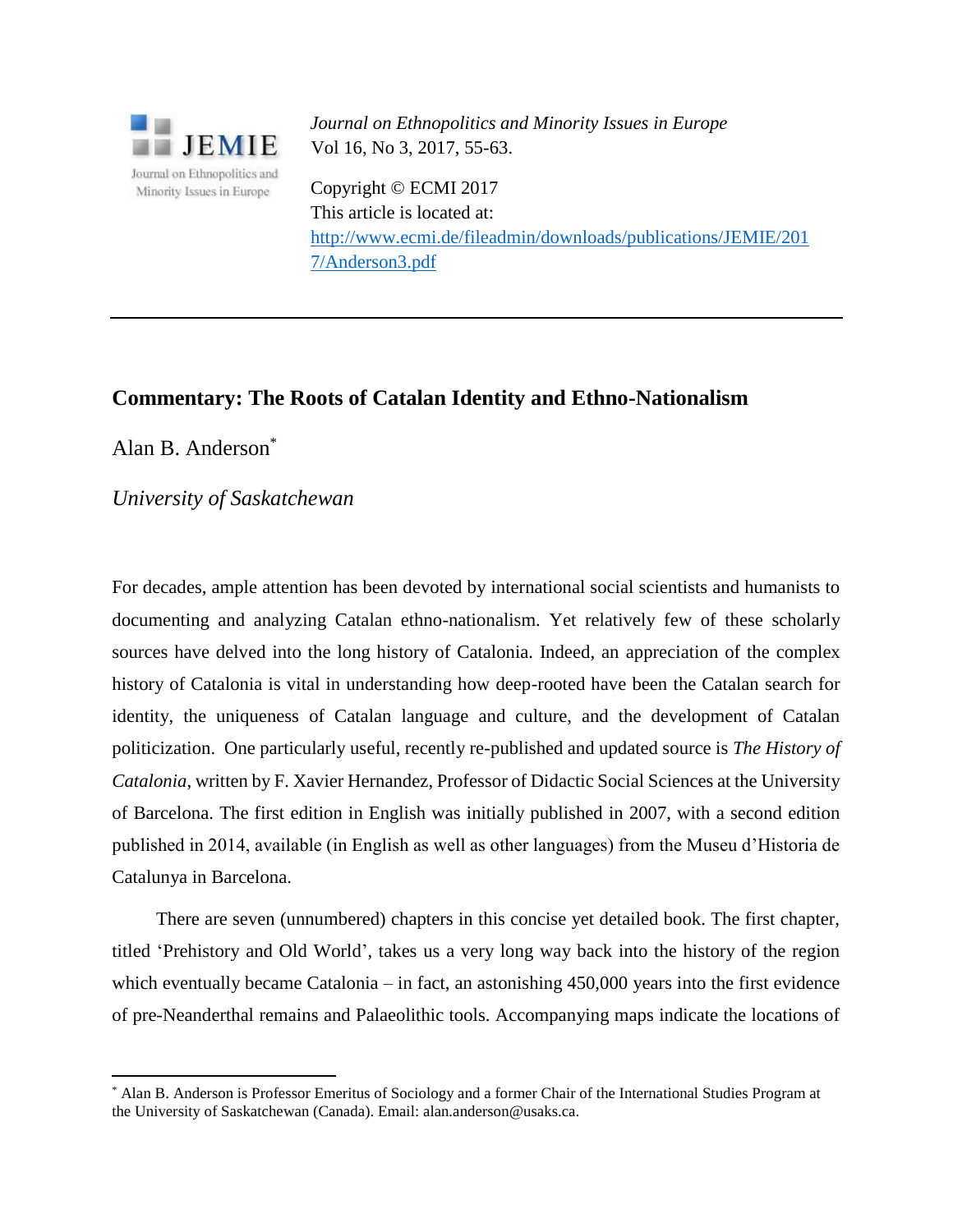Palaeolithic (800,000-10,000 BP), Epipalaeolithic (8,000-6,000 BP), and Neolithic (6,000-2,000 BP) settlements, as well as rock art locations, graves and menhir monuments during the Megalithic Age (3,500-1,200 BC), and settlements and mining sites during the Calcolithic and Bronze Ages (2,000-800 BC). The chapter goes on to describe the arrival of Greeks and Phoenicians, then the development of Iberian settlements, followed by extensive Roman development along the coast. Eventually, Romans introduced Christianity, which spread during the third and fourth centuries.

The second chapter, on Proto-Catalonia, essentially covers the long period of Arab/Berber influence within the Emirate of Cordoba, beginning with the disintegration of Visigothic kingdoms, countered by the Hispanic March within the Frankish Carolingian Empire, which consisted of eight Catalan counties by the tenth century, yet Tarragona and Lleida remained under Islamic control through the early twelfth century.

The first explicit reference to the designation 'Catalonia' appeared in a chronicle dating 1114-15. The third chapter describes Catalonia during the feudal era, at which time much of the region became consolidated into the extended territory under the Count of Barcelona, with the addition of what was known as 'New Catalonia' during the eleventh to twelfth centuries. Longstanding French influence continued with the Occitanian expansion toward the end of the twelfth century; yet this was followed, in turn, by the eastward expansion of Aragon into Catalonia, Valencia, and the Balearic Islands during the thirteenth century, and farther to Sardinia by 1327 (where the port of Alghero retains a Catalan identity to the present day). This was a time of urban development, together with economic and demographic growth, particularly centred on Barcelona. Most of the increasingly cosmopolitan Catalan cities and larger towns included settlements of hitherto marginalized Aljama Moors and Jews. Science, thought and culture flourished, however a widespread plague in 1348, followed by repeated earthquakes, took their toll. A ten-year civil war in 1462-72 led to French intervention and the occupation, then annexation of Catalunya Nord in 1462-64.

The fourth chapter, titled 'On the Edge of the Empire', describes the increasing 'assimilation' of the Catalan nobility into the Spanish nobility through an explicit policy of intermarriage. Catalan society fell under 'the severe control of a restrictive establishment' (65), while suffering from frequent violence, banditry and on the coast Turkish and Berber piracy. In 1610, over four thousand Moriscos (Spanish Muslims baptized – often forcibly – as Christians)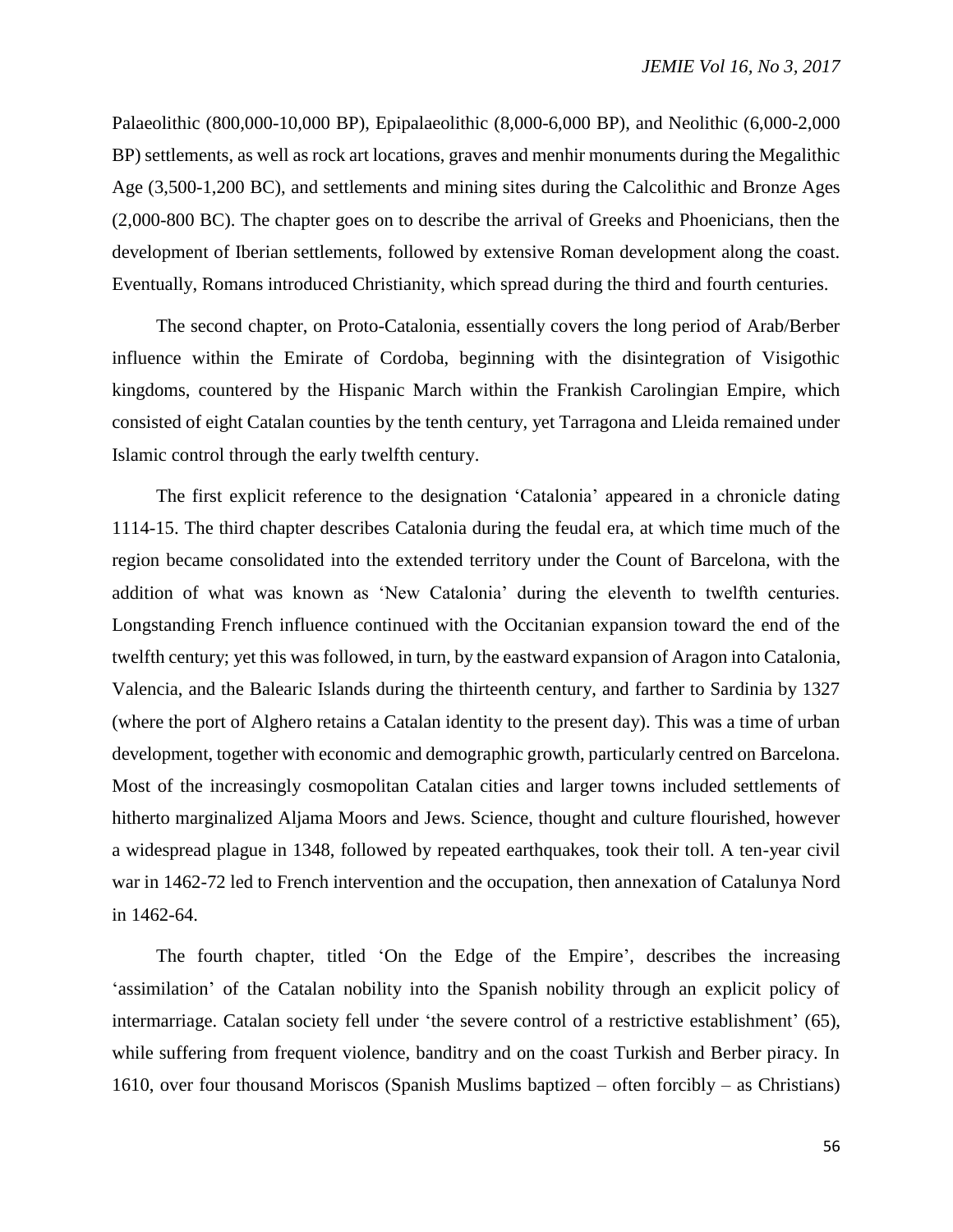were expelled from Catalonia, while an intransigent Catholic counter-reformation dominated the church. Catalan politics were becoming characteristically complicated. Again, French interference was evident in what was called la Guerra dels Segadors (the Reapers' War) in 1640-59, resulting in a Spanish counteroffensive, followed by Bourbon occupation during the Succession War (1705- 14).

Professor Hernandez reveals his particular interest in economic history in first describing, in this chapter, agriculture, manufacturing and trade during the eighteenth century, then continuing in the next chapter with his description of steam industrialization and the textile industry during the mid-nineteenth century, and building of the railway network, population growth and urbanization during the late nineteenth century: 'From 1840, Catalonia was involved in an irreversible process which was to forge a totally industrialized and modern society' (98); however, this time was also increasingly characterized by a struggle between the industrial bourgeoisie and proletariat. 'The nineteenth century was a period of wars, revolutions and revolts which were an expression of the contradictions of a society undergoing wholesale transformation' (85). Yet again, France (at war with Spain in 1793-95), having annexed Roussillon (Catalunya Nord), occupied Cerdagne (Cerdanya), Val d'Aran, and much of Catalonia in 1808-13 during the Peninsular War. This turmoil was followed by the Carlist Wars in 1833-40. A distinct Catalan cultural movement, the Renaixença, was born, evidenced not only in a resurgence of Catalan culture and language but also the unique Modernist art and architecture of Gaudi; indeed, the resurgence and politicization of Catalan language and culture have continued to the present day.<sup>1</sup> 'During the nineteenth century Catalonia established itself as an industrial country. This set Catalonia further apart from the other regions of Spain, as it was now economically, socially, and culturally different. A growing contrast existed between industrialized Catalonia and Spain, which was still basically agricultural' (103). The first Catalanist Congress was organized in 1880, and the Centre Catalana founded two years later, during a wave of terrorism. The basis of Catalan nationalism was the Unio Catalanista (1891- 1904).

The author's preoccupation with economic development and technological change continues into the next chapter, titled 'The Electric Years'; yet this chapter covers a time of more than just electricity and industrial diversification – it was a time of growing Catalan nationalism and indeed an 'electric' political atmosphere. Apart from continuing to describe economic and cultural development, attention is directed to the increasingly complicated 'political Catalanism'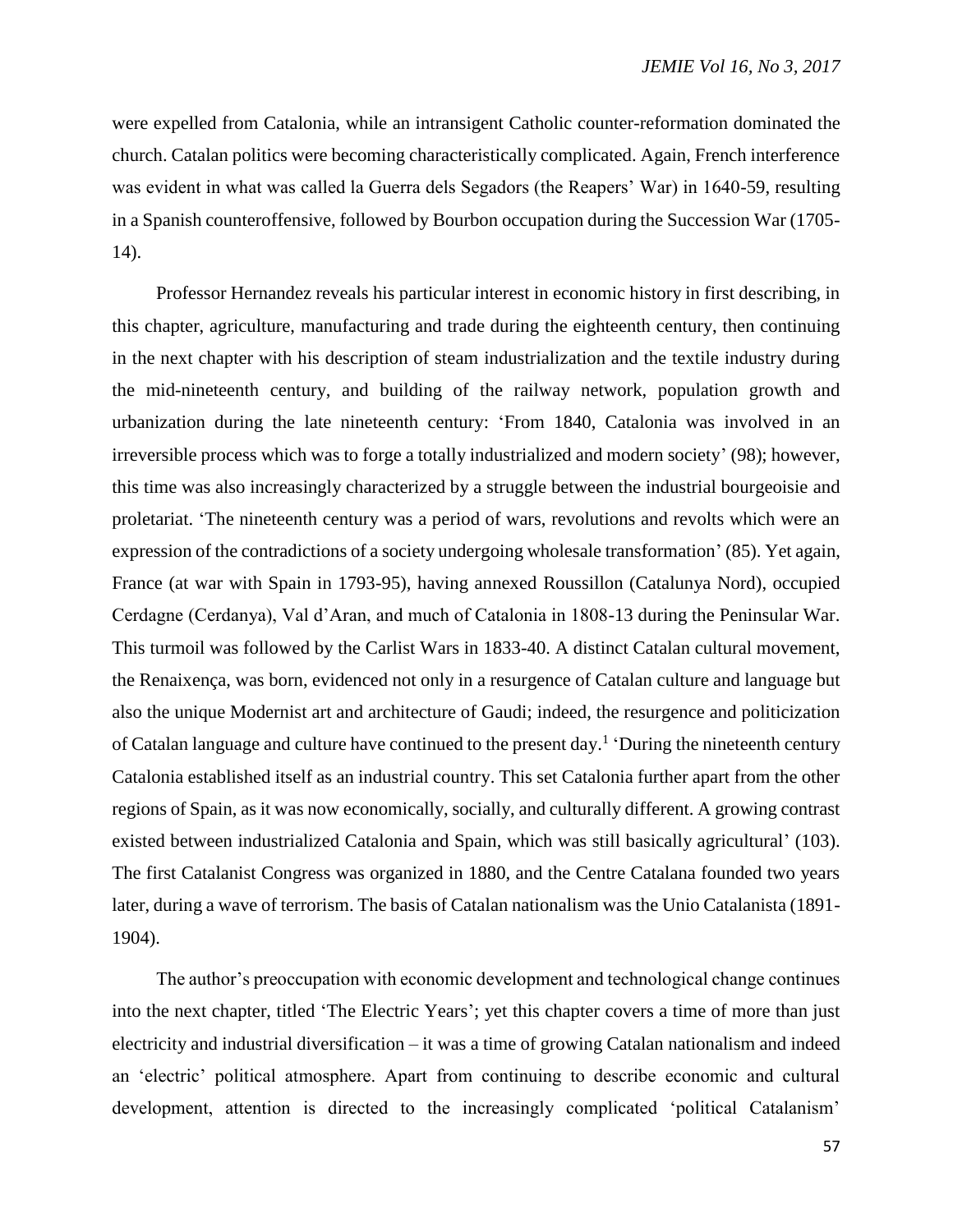represented in the formation of the Lliga Regionalista in 1901, the Solidaridat Catalana nationalist coalition in 1906 (victorious in the regional election the next year), and the Mancomunitat de Catalunya in 1914 (a prelude to recognition of Catalan autonomy by the Spanish central government). In 1905 soldiers had attacked the offices of Catalan journalists and newspapers, including La Veu de Catalunya (The Voice of Catalonia). Following the entry of the Lliga into the Spanish government and organization of a revolutionary general strike in 1917, a campaign was organized for self-government for Catalonia.

The seventh and final chapter covers – in particular – the political turmoil from the  $1930s$ Franco era through to recent years. In 1931 a Catalan Republic was unilaterally proclaimed, and a Statute of Self-government (Estatut d'Autonomia) voted on by the Catalan electorate and passed the next year. Lluis Companys, the President of the Generalitat (the Catalan parliament), declared a Catalan state, but within the Spanish Federal Republic. This resulted in the imprisonment of the Catalan government and 'indefinite' suspension of the Statute in 1938, only to have Catalan nationalists re-establish self-government and the Generalitat the following year. The Spanish Civil War hit Catalonia hard; with intense fighting on the Aragon front, Franco again abolished selfgovernment in 1938 and Companys was executed in 1940. Catalan resistance grew; a new Catalan government in exile came into being at the end of the war. Later, during the 1960s, a campaign commenced for Catalanization of the Catholic hierarchy, and the Coordinating Committee of Political Forces in Catalonia was founded. The following decade, the Assembly of Catalonia was founded in 1971; with the death of Franco in 1975, the Spanish monarchy was restored; the Catalan Socialist Party was founded; over a million Catalans took part in a mass demonstration (the first of many to come) in September 1977. Following the 'provisional' re-establishment of the Generalitat, most significantly, in 1978 Catalonia was recognized as an Autonomous Community with the status of a Historical Region within Spain, according to the Statute of Autonomy, giving the Generalitat the powers enabling it to carry out the functions of self-government. But Catalonia was just one of seventeen autonomous regions (together comprising virtually all of Spain). Catalan autonomists – together with Basques and Galicians – have long argued that their regions, having distinct languages and cultures, should have far more rights than other regions.<sup>2</sup> In 1980 the first elections to the restored Catalan parliament took place, and nationalist Jordi Pujol was elected President.<sup>3</sup> A revised Statute was approved in 2006, however an attempt to change the Spanish Constitution failed in 2010; this resulted again in a mass demonstration under the slogan: 'We are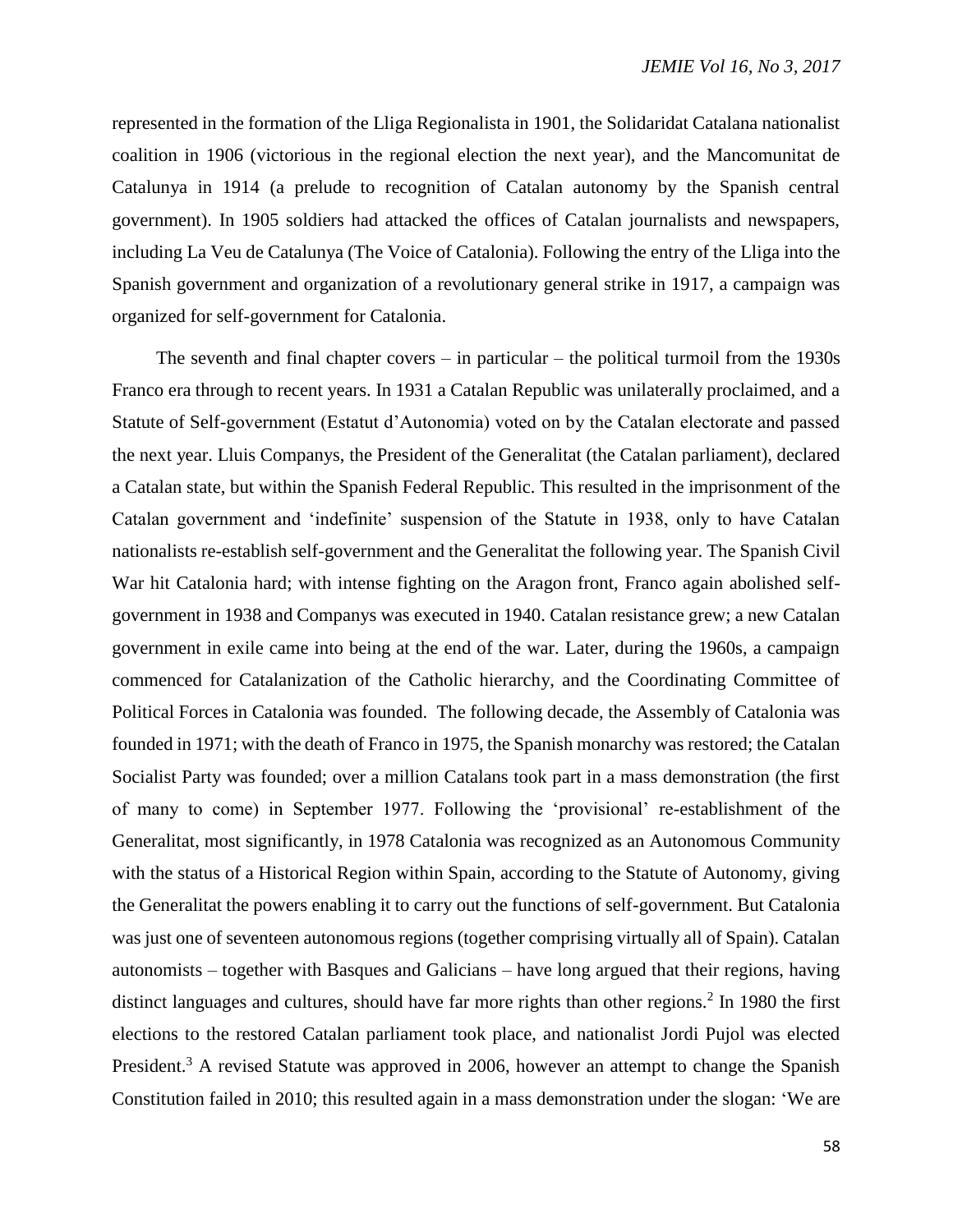a nation – We decide' (i.e. not the central Spanish government). In 2011 a referendum held in Barcelona called for the complete independence of Catalonia from Spain, and the following year another mass demonstration of more than a million flooded the streets with the slogan 'Catalonia – a new European state'. Then a social movement, La Via Catalana (the Catalan Way) linked an estimated 1.7 million people in a huge human chain stretching over 400 km across Catalonia, calling for independence.

To bring us up to date, some very important developments in Catalan nationalism and separatism have occurred during the past three years since the publication of this book in October 2014. The 2015 election was significant: out of 135 seats in the Catalan parliament, 68 would be needed for a clear majority – however no one political party was able to gain a majority. There are many political parties and shifting alliances in Catalonia, ranging from left to right in their political philosophy; more importantly, some parties have advocated complete independence of Catalonia from Spain, others continuing status-quo union with Spain, while between these polarities still others have supported increased autonomy for Catalonia but short of complete independence. Of two leading separatist parties, Junta pel si (Together for yes) won 62 seats and the newly-formed CUP – Canditatura d'Unitat Popular (Popular Unity Candidacy) won 10 – thus separatists together now held 72 seats, sufficient to form government – if they could only agree. Among the unionist parties, the Partit de la Ciudadania (Party of the Citizenship) won 25 seats, the Partit dels Socialistes de Catalunya (Socialist Party of Catalonia) 16, and the Partit Popular Catala (Catalan People's Party) 11 – so unionists now held 52 seats. The remaining 11 seats were won by nationalists favouring self-determination but not necessarily independence: Catalunya si que es pot (Catalonia yes we can), a new coalition with Podemos, and Unio Democratica de Catalunya (Democratic Union of Catalonia). A strategic alliance between the two leading pro-independence parties was established January 9, 2016, giving them the needed majority to form the government – which could be further strengthened with the added support of lesser independence parties such as Solidaritat Catalana per la Independencia (Catalan Solidarity for Independence).

So the drive for independence soon came to a head. On September 6, 2017 the Catalan government called for a referendum on independence to be held October 1. Immediately the central government of Spain stressed that such a vote would be illegal and unconstitutional, so would be blocked. Yet 700 mayors vowed to open polling stations, and two mass pro-independence demonstrations were held in Barcelona. Despite efforts of the Guardia Civil to forcefully disrupt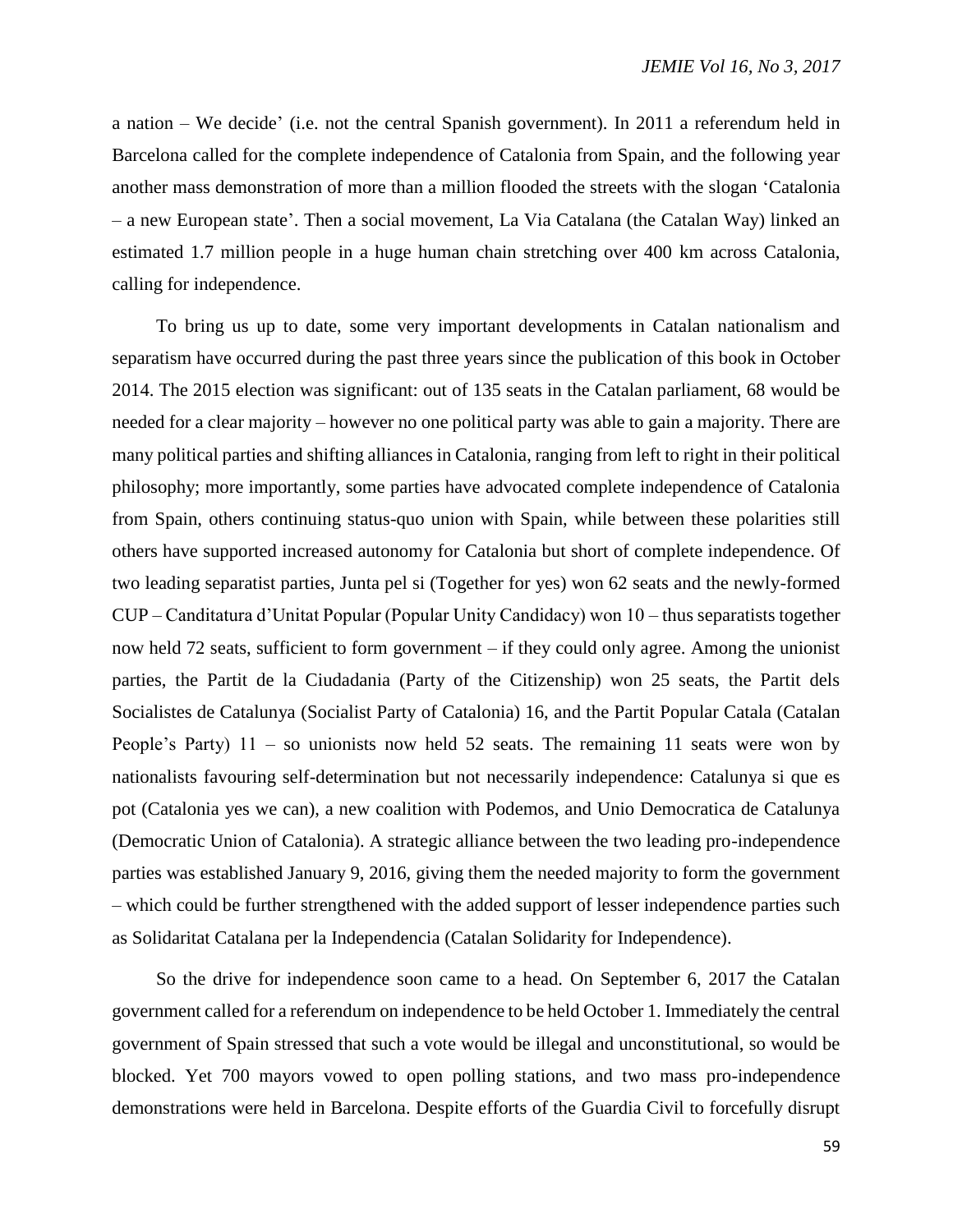the voting (more than 800 were injured), arrest compliant mayors, and neutralize the regional police (Los Mosses d'Esquadia), 73% of voting stations remained open or were re-opened. Out of a registered electorate numbering 5.3 million, just 2.3 million voted, and of these a claimed 90% voted for independence (the referendum was widely boycotted by anti-independence protesters, in addition to people who feared going out to vote). The Catalonia President Carles Puigdemont claimed that the referendum was a clear indication of support for independence. Within days, the fallout was inevitable: the Spanish Prime Minister Mariano Rajoy declared the referendum illegal; the Spanish King Felipe VI condemned the Catalan leaders; and the Spanish constitutional court ordered suspension of the Catalonia parliament. Mass demonstrations by independence supporters were countered by an equally mass demonstration by unionists. Finally, after pleading unsuccessfully for dialogue, Puigdemont signed a declaration of independence on October 10, whereupon Rajoy gave the Catalan government an eight-day ultimatum (later extended three days) before Article 155 of the Spanish Constitution would be invoked to dissolve the Catalan government and cancel autonomy. Then on October 19 the Spanish government imposed direct rule on Catalonia, taking over the government, police, education, health services, and Catalanlanguage media. Within days, independence supporters staged more mass demonstrations protesting the arrest of separatist parties' leaders, while the now-deposed pro-independence Catalan politicians encouraged officials to defy takeover attempts. When Puigdemont made it clear that another election would not be held, the Spanish government responded by announcing an election on December 21. Catalonia formally declared its independence on October 27, resulting within a couple of days in a mass demonstration again by supporters of maintaining Catalonia within Spain. Meanwhile, given all this instability, many larger national banks and businesses moved their offices out of Barcelona. The chief prosecutor charged separatists in the Catalonia government with 'rebellion, sedition and embezzlement'; Catalan leaders, including the parliamentary speaker (later granted bail on condition of relinquishing support for independence), were arrested and brought to Madrid for trial. However, Puigdemont escaped first to Gerona, then (November 3) with four ministers to Belgium, where they appealed to a Belgian court for protection from an international arrest warrant.

As *The History of Catalonia* reveals, Catalonia has had an extremely long history – indeed, the people of Catalonia can trace their origins back many thousands of years, although Catalonia was not defined by that name until the twelfth century. Catalonian ethno-nationalism is deep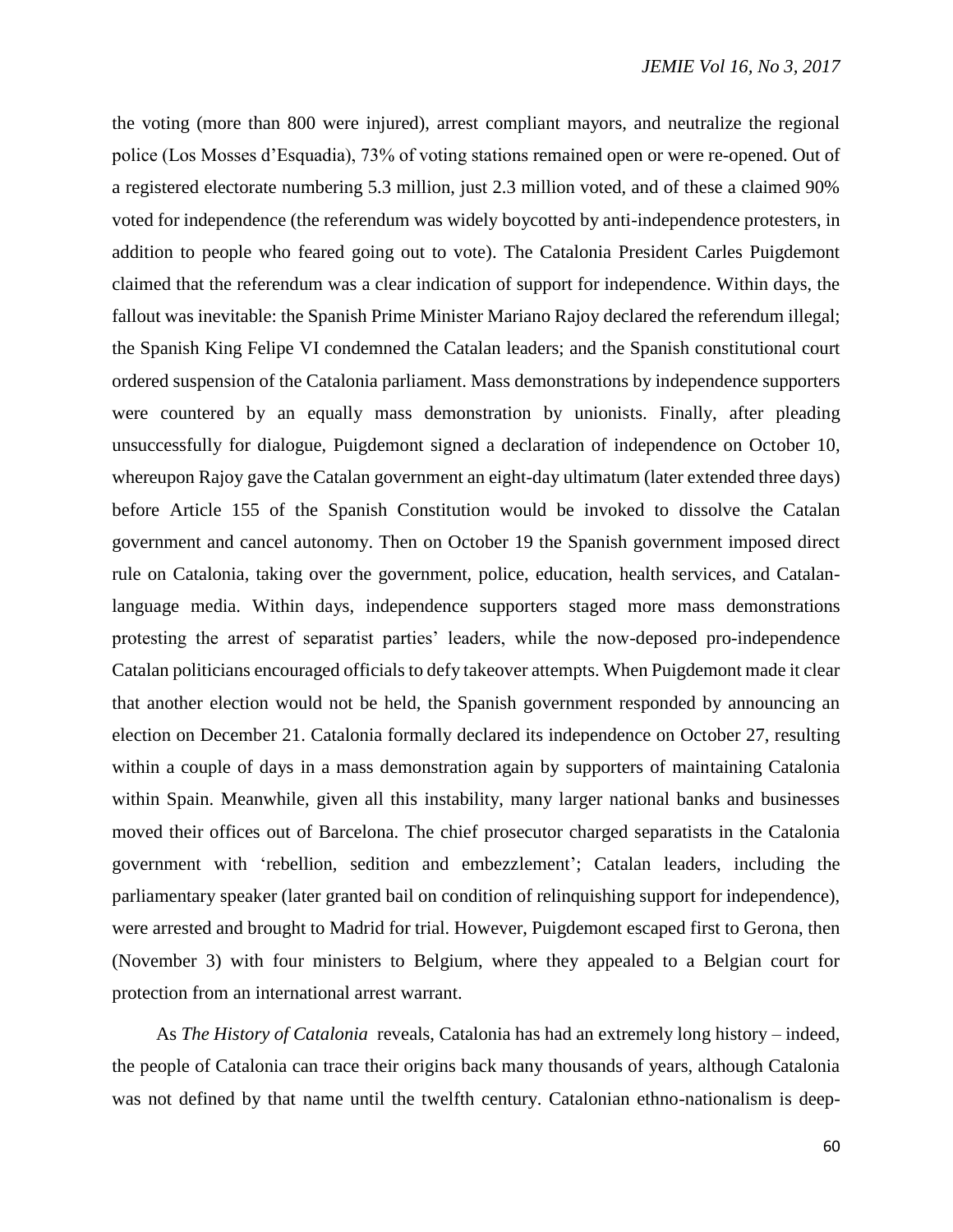rooted; the pro-independence events today echo, rather precisely, those which occurred almost a century ago. Yet among important points which complicate the question of independence for Catalonia – apart from obvious economic ramifications - the following may be considered:

European governments rightly fear that if successful, the Catalan independence movement could favourably influence the many separatist and regional autonomy movements of ethnic minorities across Europe;<sup>4</sup>; thus, the EU was quick to re-emphasize the need for unity rather than separatism. In fact, nationalist, separatist, and populist politicians soon arrived from across Europe and from Quebec to observe how all this would play out.

Moreover, another 'complication' is that the Catalan people are not coterminous with the autonomous region of Catalonia; the historic existence of Catalan-speakers beyond Catalonia and even beyond Spain presents an interesting potential political dilemma. Current counts and estimates of the numbers and distribution of Catalan-speakers tend to vary somewhat. In all of Spain, there are approximately 7 million Catalan-speakers; 4.1 million are native speakers, increasing to 5.2 million if Catalan is claimed as a second language. The total population of Catalonia – defined as the Catalonia autonomous region – aged over two years is now 6.2 million, of whom 4.6 million (about 73-75%) speak Catalan, as many as 95% claim to understand Catalan, however less than half actually speak Catalan at home as their primary language. Within Spain, the Catalan-speaking areas extend far southward down the coast into Valencia and even a small part of Murcia. Valencian dialects are regarded by linguists as closely related to Catalan.<sup>5</sup> Approximately 2.5 million speak these Valencian dialects: in Valencia 31.6% as their home language (but more than half within traditional Valencian-speaking areas), whereas slightly less than half speak Valencian 'perfectly to quite well' – yet only about half of them can write in this language. To the east, in the Balearic Islands (Illes Balears), between 777 and 800 thousand Catalan-speakers predominate: 75% of the population speak Catalan while 93% can understand it. Westward, into La Franja, a Catalan-speaking fringe of Aragon, as many as 42 thousand (90%) are conversant in Catalan. And beyond Spain, Catalan is the official national language of Andorra, spoken by 61 thousand of the 77 thousand population, however just 38.8% consider Catalan to be their 'mother-tongue', compared to 35.4% who consider Spanish. Catalan is also spoken widely in Catalunya Nord in France: an estimated 142 to 200 thousand may be familiar with Catalan; more specifically, out of a total population of 462 thousand, Catalan is now spoken by about a third and understood by almost half.<sup>6</sup> Even in the port of Alghero in Sardinia, Italy, 88% of the 44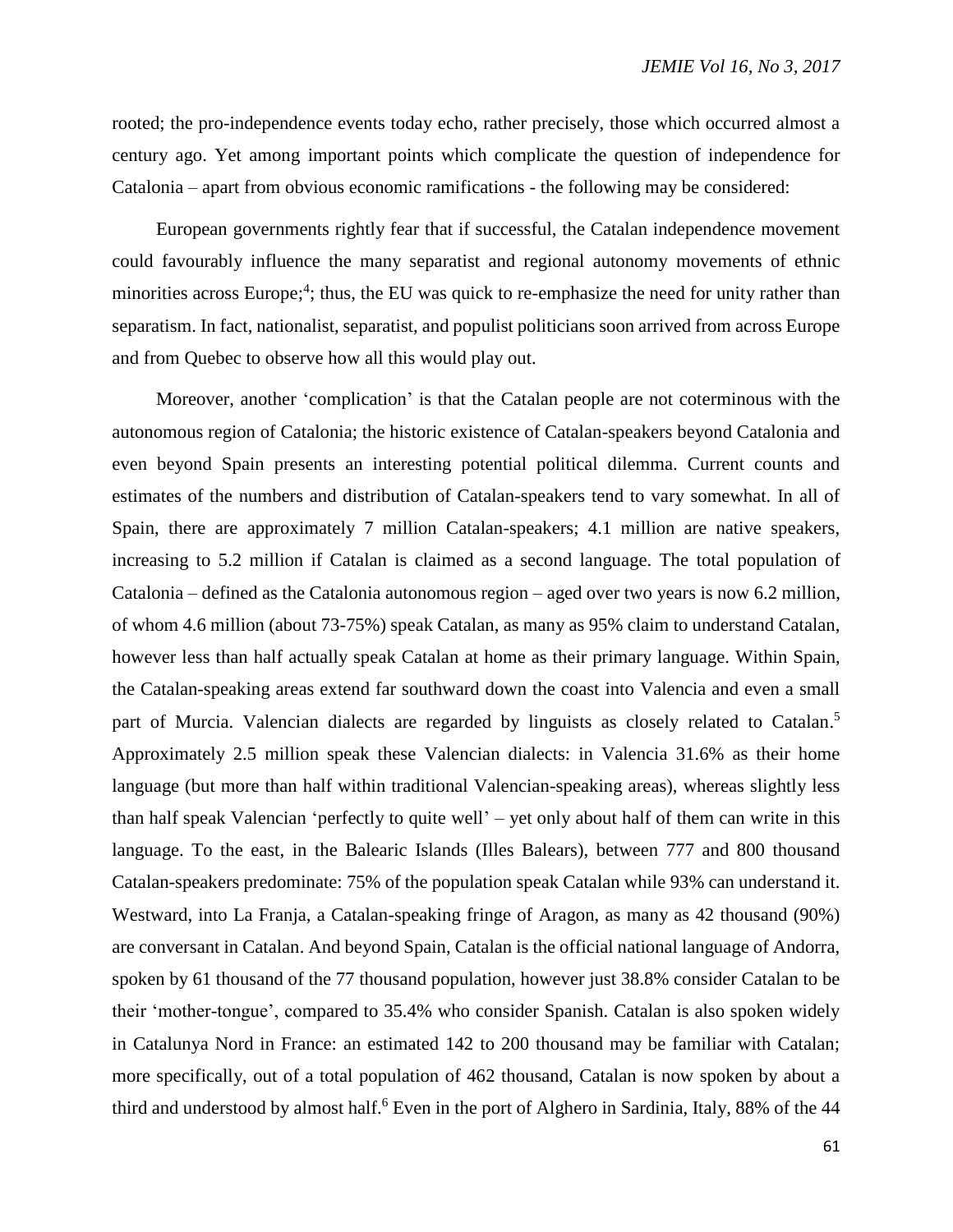thousand residents understand at least some Catalan, but today just under a quarter still regard Catalan as their home language.

In his history, Hernandez pays limited attention to these other Catalan-speaking areas. Yet, as we have noted, not all people within the Catalonia autonomous region choose to speak Catalan – a very high proportion claim some familiarity with the language, but less than half actually speak it as their primary language at home. To the west of Andorra, the situation became even more complicated: the Val d'Aran is an autonomous part of Catalonia where the traditional language is a dialect of the Gascon form of Occitan; thus this area is essentially trilingual in the Aranese dialect (the local language), Catalan (the regional language), and Spanish (the national language).

What proportion of people within Catalonia actually support independence is much debated – judging from elections, perhaps little more than half; yet whether Catalan nationalists who have favoured autonomy, short of complete independence, may now be persuaded to take a more radical political stance – especially in response to what they may regard as unnecessarily heavy-handed oppression by the central government of Spain (strikingly reminiscent of the Franco era) – remains to be seen. Whether this represents a sufficient proportion to proclaim independence is a moot point. Nonetheless, clearly Catalonia has one of the strongest and most politicized separatist movements of any region in Europe, in the context of deep-rooted ethno-nationalism and longstanding pride in Catalan language, culture and identity.

## *References*

Barton, Simon. 'The Roots of the National Question in Spain'. In *The National Question in Europe in Historical Context*, eds. Mikulas Teich and Roy Porter, 106-127. New York: Cambridge University Press, 1993.

Bell, David S., ed. *Democratic Politics in Spain.* New York: St. Martin's Press, 1983.

Calvet, Louis-Jean. 'Annexe: "Espagne" et "France"'. In *L'Europe et ses langues,* 214-218. Paris: Plon, 1993.

*Catalan Review: International Journal of Catalan Culture (Special Issue on Sociolinguistics)* 9(2) (1995).